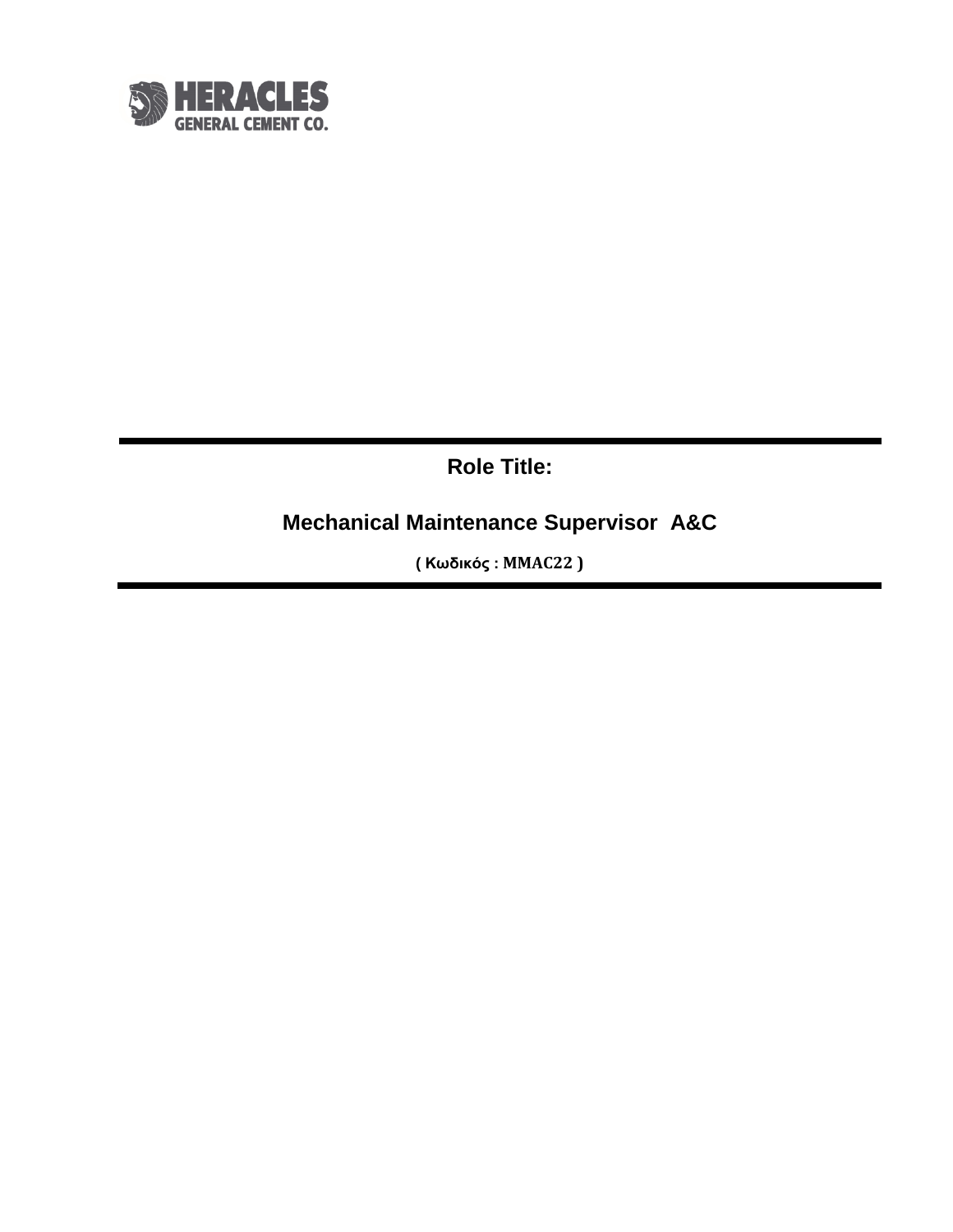

## **1. Organizational Structure**

| <b>Role Title:</b>               | Mechanical Maintenance Supervisor                     |
|----------------------------------|-------------------------------------------------------|
| <b>General Direction / Line:</b> | Aggregates & Concrete + LAVA                          |
| Department:                      | Aggregates & Concrete + LAVA                          |
| <b>Reports to:</b>               | Quarries Technical & Concrete Line Operations Manager |

| 2. Background & Competencies        |                                                                                                  |  |
|-------------------------------------|--------------------------------------------------------------------------------------------------|--|
| <b>Background:</b>                  | <b>Mechanical Engineering</b>                                                                    |  |
| <b>Experience:</b>                  | 3-5 years at Heavy manufacturing industry, desired experience on mobile<br>equipment maintenance |  |
| <b>Language Skills:</b>             | English (moderate level)                                                                         |  |
| <b>Core Technical Competencies:</b> | Strong technical knowledge of mechanical maintenance operations                                  |  |
|                                     | Safety rules and regulations                                                                     |  |
|                                     | Knowledge of concrete and quarry process                                                         |  |
|                                     | Engineering project management                                                                   |  |
|                                     | SAP (PM Module)                                                                                  |  |
|                                     | AutoCAD (desired)                                                                                |  |
| <b>Soft Skills:</b>                 | Ability to communicate with all different levels of people                                       |  |
|                                     | Result driven (reliability, cost)                                                                |  |
|                                     | Leadership in managing projects                                                                  |  |

Problem solving, Decision Making, Autonomy, Ability to travel (domestic)